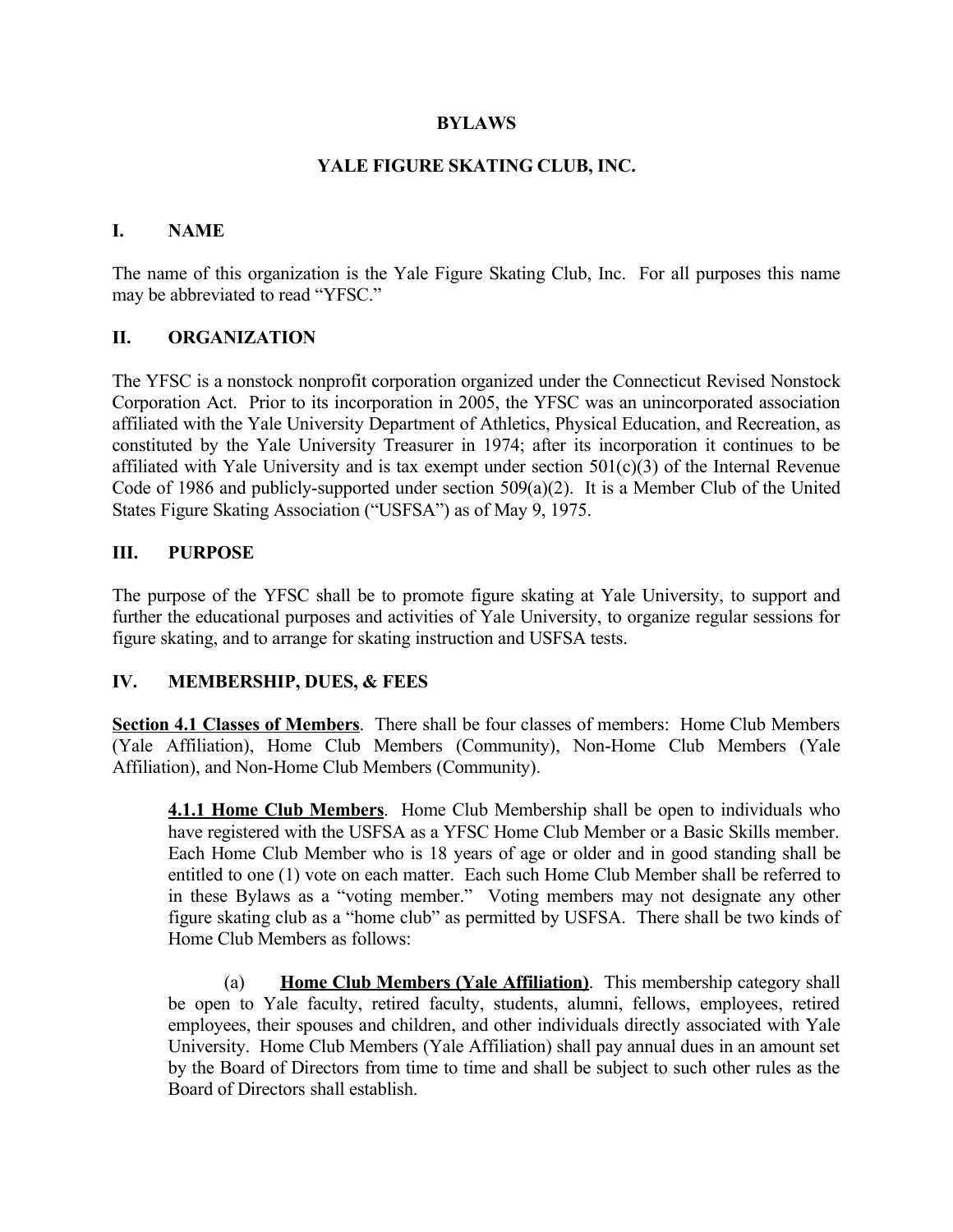(b) **Home Club Members (Community)**. This membership category shall be open to other individuals with an interest in figure skating at Yale University at the discretion of the Board of Directors. Home Club Members (Community) shall pay annual dues in an amount set by the Board of Directors from time to time and shall be subject to such other rules as the Board of Directors shall establish.

**4.1.2 Non-Home Club Members.** Non-Home Club Membership shall be open to those other individuals who have an interest in furthering the purposes of YFSC but who have designated another figure skating club as their "home club" for purposes of USFSA. There shall be two kinds of Non-Home Club Members as follows:

**(a) Non-Home Club Members (Yale Affiliation)**. This membership category shall be open to Yale faculty, students, alumni, fellows, employees, their spouses and children, and other individuals directly associated with Yale University. Non-Home Club Members (Yale) shall pay annual dues in an amount set by the Board of Directors from time to time and shall be subject to such other rules as the Board of Directors shall establish.

**(b) Non-Home Club Members (Community)**. This membership category shall be open to other individuals with an interest in figure skating at Yale University at the discretion of the Board of Directors. Non-Home Club Members (Community) shall pay annual dues in an amount set by the Board of Directors from time to time and shall be subject to such other rules as the Board of Directors shall establish.

**Section 4.2 USFSA Rules and Regulations**. All YFSC Members are subject to current USFSA rules and regulations regarding compulsory membership in USFSA. Any YFSC Member may join USFSA as a YFSC "home club" member as permitted by USFSA.

**Section 4.3 Meetings of Home Club Members**. Meetings of Home Club Members shall be held from time to time as provided below. The Annual Meeting shall generally be held each year at such time and place as the Board of Directors shall designate. Special Meetings may be called at any time by the President or the Board and shall be called upon receipt of a request in writing signed by 10% of the voting membership.

Written notice of the time and place of each meeting shall be given to YFSC voting members at least ten (10) days in advance of a meeting. Written notice includes notice by mail or through personal delivery and electronic transmissions, including facsimile and e-mail.

**Section 4.4 Quorum and Voting.** Each YFSC voting member shall have one vote. Those voting members present at a duly noticed meeting shall constitute a quorum, and a majority vote by those present and voting shall carry a motion, unless a greater vote is required by law, the Certificate of Incorporation, or these Bylaws.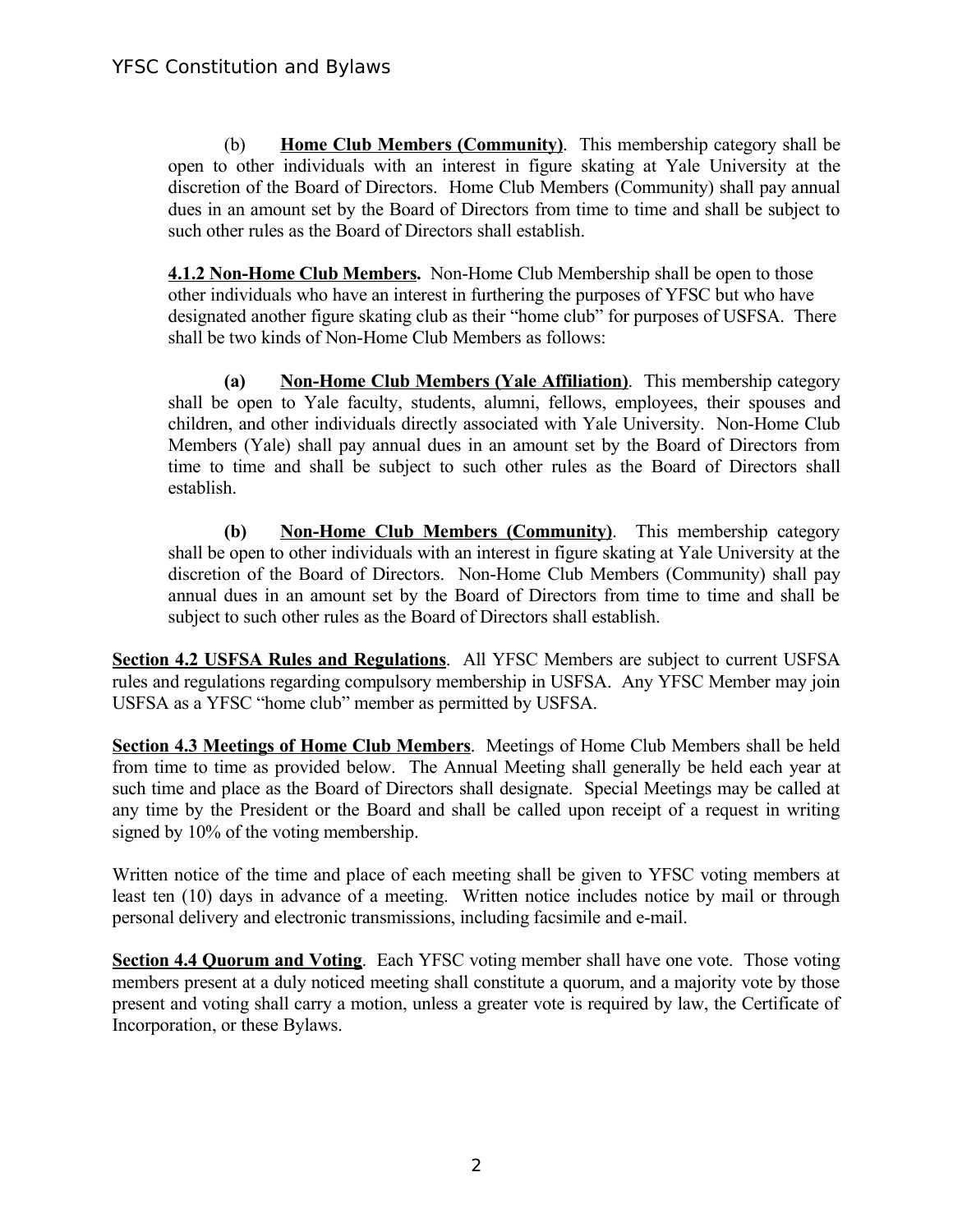# YFSC Constitution and Bylaws

**Section 4.5 Fees**. Members and guests may participate in programs offered by YFSC. The Board may adopt and revise from time to time a fee schedule for participation in programs. The schedule may in the discretion of the Board vary according to the class of member and for nonmembers.

## **V. BOARD OF DIRECTORS**

**Section 5.1 Duties and Composition of Board.** The YFSC shall be managed by its Board of Directors ("Board") in accordance with the YFSC Certificate of Incorporation and Bylaws and also with USFSA Bylaws. The Board, in consultation with the Yale University Department of Athletics, shall be responsible for the appointment of skating instructors, the designation of times for YFSC skating sessions, and the assignment of responsibility for the conduct at these sessions.

The YFSC Board shall be composed of between eight (8) and twelve (12) Directors. Up to eleven (11) Directors shall be elected (the "elected Directors"). In addition, one (1) Director shall be appointed by the Secretary of Yale University or the Secretary's designee.

Each elected Director must be a voting member of YFSC, and a majority of the elected Directors must be Home Club Members (Yale Affiliation).

## **Section 5.2 Nominations, Elections & Terms of Office**

Elections shall be held in odd-numbered years. The President shall appoint a Nominating Committee consisting of between four (4) to seven (7) members. The YFSC Director appointed by the Secretary of Yale University or the Secretary's Delegate shall be a member of the Nominating Committee, and the other members of the Nominating Committee shall be YFSC voting members. In addition, at least one (1) member of the Nominating Committee must not be a current Director.

The President shall cause written notice of the appointment of the Nominating Committee to be given to voting members at least one month prior to the Annual Meeting of the Membership. The notice shall include a request for suggestions for individuals to be considered for nomination as Directors. Any such suggestions must be promptly submitted to the Nominating Committee. The Nominating Committee shall thereafter prepare a slate of nominees for election to the Board as Directors. This slate of nominees shall be included in the notice of the Annual Meeting sent to YFSC voting members.

At the Annual Meeting, the Chair of the Nominating Committee shall place in nomination the slate of nominees for election as Directors. Nominations shall be accepted from the floor. The Directors shall then be elected by ballot of YFSC voting members. The 11 nominees with the highest number of votes shall be elected, provided that if there are fewer than 11 nominees, all eligible individuals who are nominated shall be elected, and further provided that the composition of the Board meets the requirement that a majority of the Directors be Home Club Members (Yale Affiliation). If it does not, the Yale-affiliated individual with the next highest number of votes will replace the non-Yale-affiliated individual who would otherwise have been elected but had the least number of votes, and so forth, until a majority of the Directors are Home Club Members (Yale Affiliation), and further provided that, if in order to achieve a majority of Yale-affiliated directors,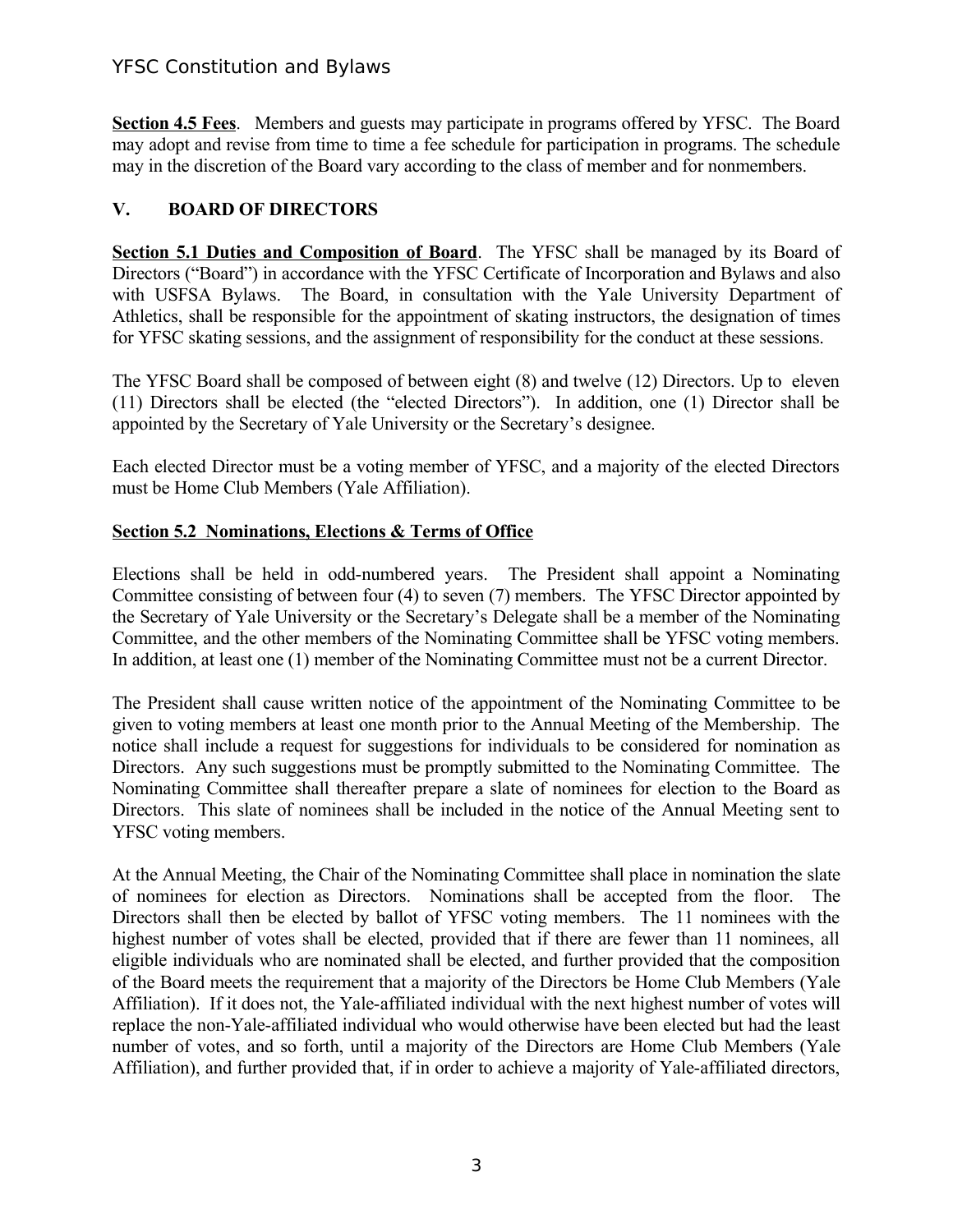# YFSC Constitution and Bylaws

the size of the Board must be reduced below 11, the number of elected Directors shall be reduced to such number as shall result in a majority of Yale-affiliated Directors.

Each elected Director shall hold office for two years from the date of the Annual Meeting at which the Director is elected. If a vacancy should occur, such vacancy shall be filled for the remainder of the term by vote of the Board of Directors.

## **Section 5.3 Meetings of the Board**

Regular Meetings of the Board shall be held in order to transact the business of the Board. Notice stating the place, day and hour of the meeting shall be given by personal delivery, mail, telephone, or electronic transmission to each Director not less than three (3) but not more than forty (40) days before the date on which the meeting is to be held, provided that no notice need be given of regular meetings held in accordance with a schedule determined by the Board. In addition, in the case of a special meeting, the purpose or purposes for which the meeting is called shall be included in the notice.

Notice may be waived in writing by any Director either before or after the meeting. Attendance at any meeting by a Director shall be deemed to be a waiver of notice unless the Director attends to object to the transaction of business because the meeting is not lawfully convened and the Director does not thereafter vote for or assent to action taken at the meeting.

In any case in which written notice to the Board of Directors is required, such notice may be given by mail, personal delivery of a written document, or electronic transmissions, including facsimile and e-mail.

The presence of five (5) members of the Board at any properly called Board meeting shall be considered a quorum, and the act of a majority of those Directors present at any meeting at which there is a quorum shall be the act of the Board, unless the act of a greater number is required by law, the Certificate of Incorporation, or these Bylaws.

The conduct of meetings shall be in accordance with generally accepted parliamentary procedures (for example, *Robert's Rules of Order, Revised*).

## **Section 5.4 Resignation, Removal and Vacancies**

Any elected Director may resign at any time by giving written notice to the President or the Secretary. The formal acceptance of such resignation shall not be necessary to make it effective. A resignation is effective when the notice is delivered unless the notice specifies a later effect date.

Any elected Director may be removed with or without cause by majority vote of the Directors present and voting at a meeting at which a quorum is present. An elected Director may also be removed with or without cause by majority vote of the voting members present and voting at a meeting at which a quorum is present. The notice of any meeting at which removal will be considered, whether a meeting of the Board or of the voting members, must state that a purpose of the meeting is to consider the removal of the elected Director.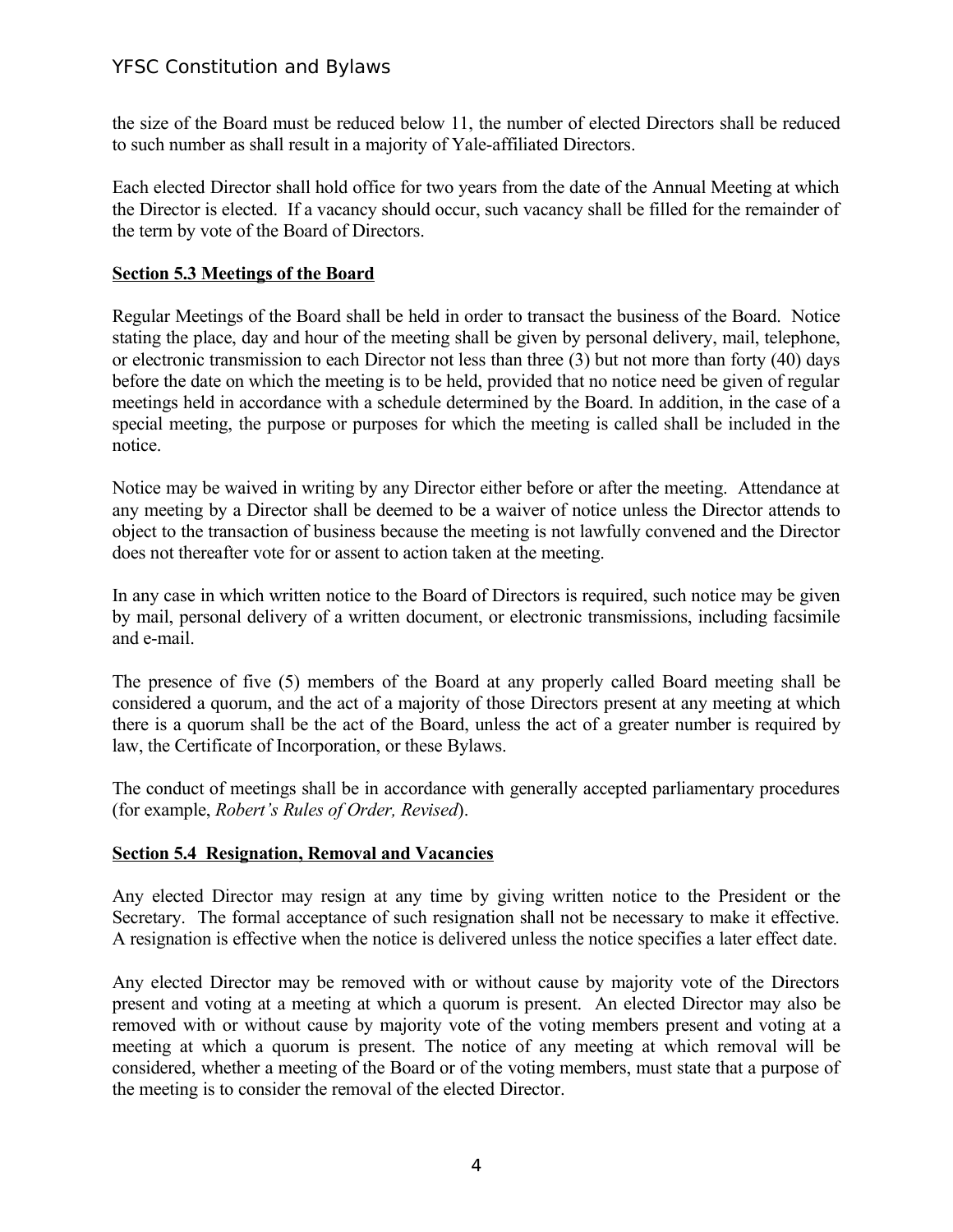A vacancy on the Board may be filled for the unexpired portion of an elected Director's term by the Board at any time.

The Director appointed by the Secretary of Yale University or the Secretary's designee may be removed and replaced at any time and for any reason by the Secretary or the Secretary's designee.

If, by reason of the death, incapacity, resignation or removal of a Director or for any other reason, elected Directors who are Home Club Members (Yale Affiliation) do not constitute a majority of the elected Directors on the Board, the Board shall take prompt action to restore the majority. The validity of any action taken by the Board in the interim shall not be affected, provided that a majority of those elected Directors who are Home Club Members (Yale Affiliation) who are present at a meeting at which the action is taken or who voted on the action shall have approved.

# **VI. OFFICERS AND DUTIES OF OFFICERS**

**Section 6.1 Designation, Election, and Term**. The officers of YFSC shall consist of a President, one or more Vice-Presidents, Secretary, Treasurer, Membership Chairman, Test Chairman, and such other officers as the Board, in its discretion, may determine from time to time. Each officer shall be elected from among the Directors at its annual organizational meeting for a term of two years and shall serve until a successor is elected.

**Section 6.2 Duties of Officers**. The **President** shall see that the YFSC's agreements with Yale University are carried out and shall preside at meetings. The President may appoint an officer to act as liaison between the YFSC and the Yale University Department of Athletics. The **Vice-Presidents** shall assist the President and officiate in his/her absence. The **Secretary** shall be responsible for notifying YFSC members of club activities and for keeping records of the activities and business of the club. The **Treasurer** shall keep the monies of the club in accordance with good financial procedures and shall pay legitimate bills of YFSC. The **Membership Chairman** shall maintain membership records and mailing lists for YFSC and convey required membership data to the USFSA. The **Test Chairman** shall be responsible for arranging test sessions and keeping test results as well as all other duties as described in the current USFSA Rulebook.

**Section 6.3 Resignation, Removal, and Vacancies**. Any officer may resign at any time by giving written notice to the President or the Secretary. The formal acceptance of such resignation shall not be necessary to make it effective. A resignation is effective when the notice is delivered unless the notice specifies a later effect date.

Any officer may be removed by majority vote of the Directors at a meeting, a quorum being present, whenever, in the Board's sole judgment, the best interests of YFSC are served thereby.

A vacancy in any office may be filled for the unexpired portion of the term by the Board at any time.

All officers shall report at the Annual Meeting of the voting members or upon the request of the President.